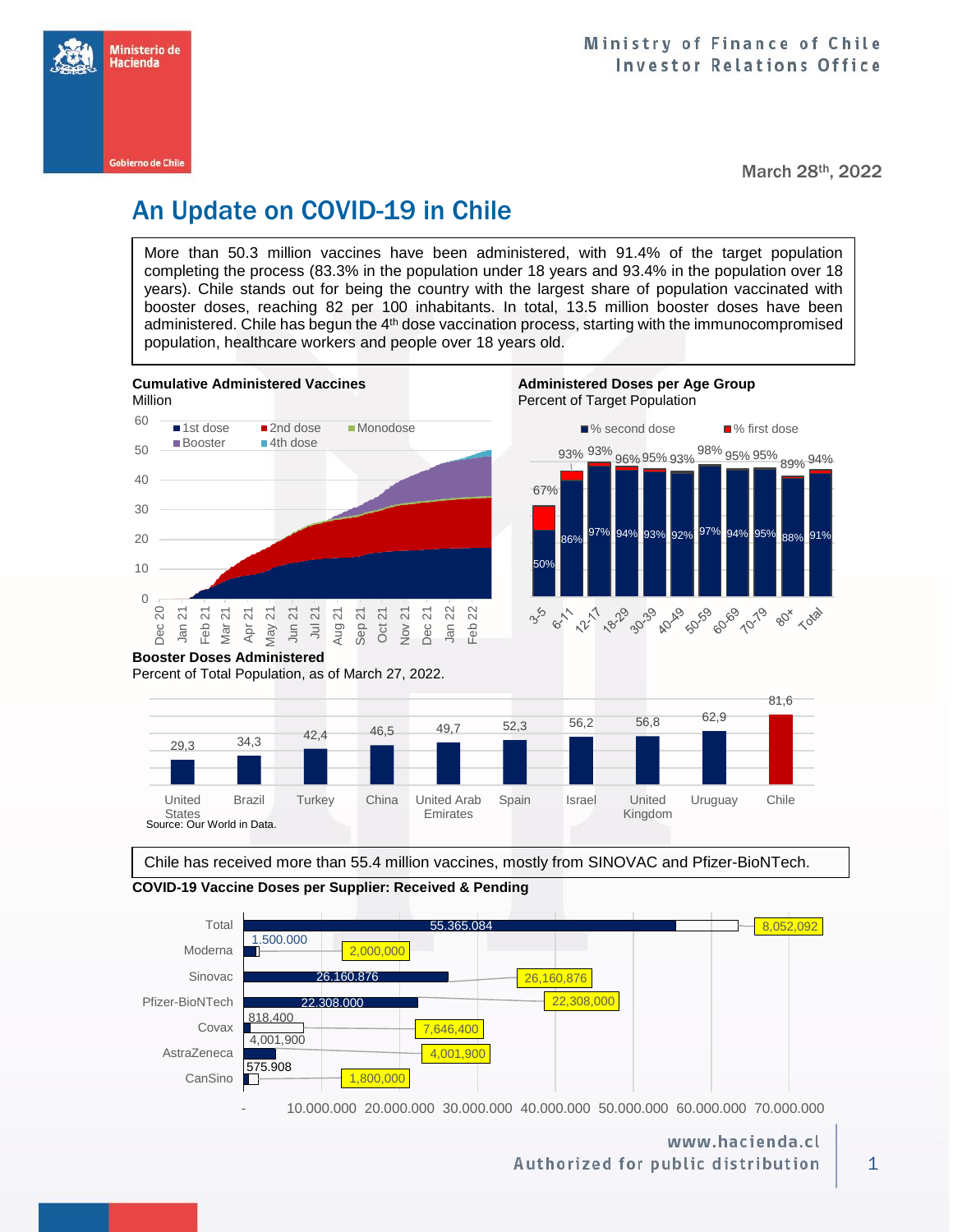During last weeks cases have been decreasing as well PCR test positivity rates. Although both indicators haave reached high levels, ICU occupancy levels, deaths and hospital capacity remain at moderate levels.

### **COVID-19 Cases in Chile PCR Test Positivity Rate**

Ministerio de Hacienda

**Gobierno de Chile** 



## . Data through March 27<sup>th</sup>.



Currently, 69.7% of the national population is in Paso 4 (Step 4) and 28.6% of its population is in Paso 3 (Step 3).



Jun 20 Aug 20 Oct 20 Dec 20 Feb 21 Apr<sub>21</sub> Jun 21 Aug 21 Oct 21 Dec 21 Feb 22

Percent deviation with respect to pre-Covid levels